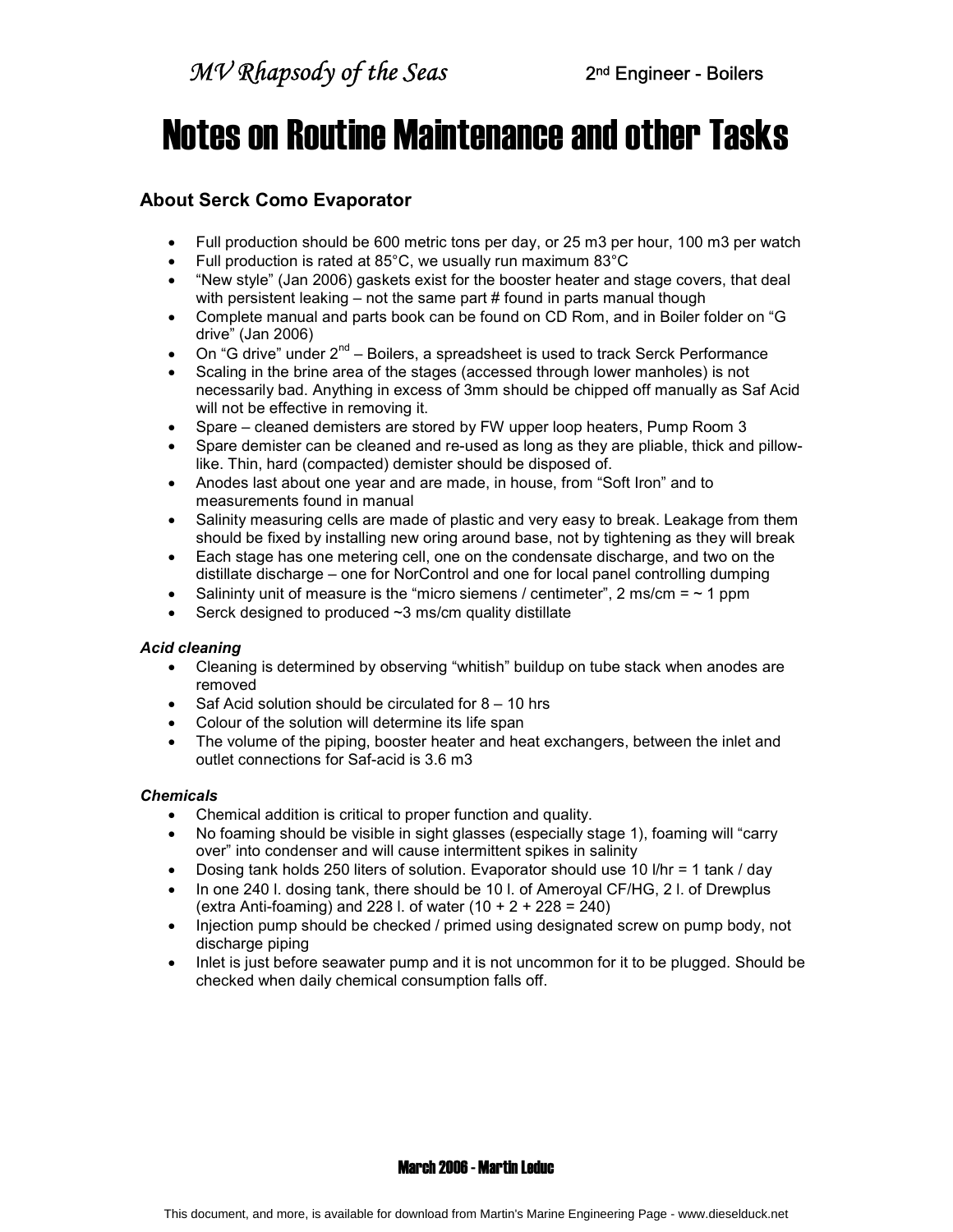## Notes on Routine Maintenance and other Tasks

## Starting Rhapsody's Serck Como Evaporator

- 1. Switch Main "Power On", on control panel
- 2. Put all controllers on "Manual Operation"
- 3. Open SW inlet, call ECR to open SW Inlet and Overboard Valve
- 4. Start Ejector pump
- 5. Start Brine pump
- 6. Close Stages Vacuum Vent line
- 7. Open Booster Heater vacuum valve
- 8. Open steam supply line drain valve at Serck #1
- **9.** Open air vent valve for Condenser and aerate, fill Stage 1 with air
- 10. Keep SW pump discharge valve close, and start SW Pump, then slowly open discharge valve to 20% (to local mark)
- 11. Start Chemical Dosing Pump, ensure enough chemical is in the tank and that the pump is pumping
- 12. Open Feed Water valve slowly to 55  $m^3/hr$
- 13. When assured of SW flow, open Steam Supply valve
- 14. Start warming up, slowly, by opening Steam Valve controller to 15%
- 15. Close steam drain valve on supply line
- 16. Start / Put in Auto, Steam Condensate pump
- 17. Put Brine Recirculation Controller on automatic; 32° C set point
- 18. When Sea water temperature reaches 70° C, start desired HT Circulation Pump, and close DE HT Bypass at engine slowly
- 19. Start Distillate Water pump
- **20.** Manually adjust flow and temperature to  $80^{\circ}$  C, then put HT recirculation and steam controller on Automatic

### March 2006 - Martin Leduc